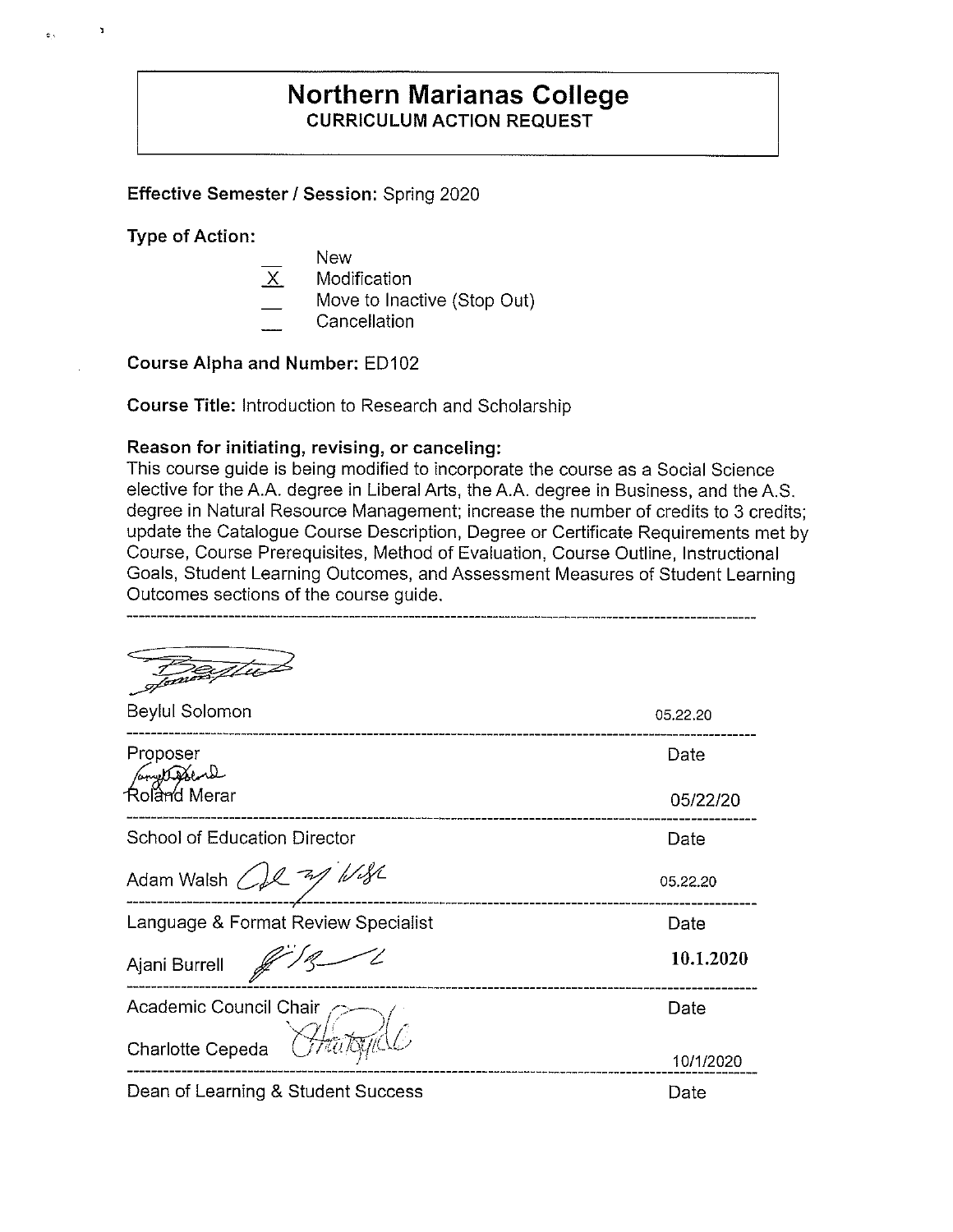Course: ED102 Introduction to Research and Scholarship

#### **1. Department**

School of Education

#### **2. Purpose**

Introduction to Research and Scholarship is designed to introduce students to the ways that knowledge is both exposed and generated in multiple disciplines. It will consider various means, materials, methods, nature, and ethics of academic inquiry. It will incorporate empirical and quantitative analysis, qualitative analysis, investigation, problem solving, and acquisition of knowledge in varying fields of study. This course will also provide critical research skills needed for students interested in STEM fields and in the social sciences.

#### **3. Description**

# **A. Required/Recommended Textbook(s) and Related Materials**

Required:

Creswell, J. W. Research design: Qualitative, quantitative and mixed methods approaches. 5th Ed. Thousand Oaks, CA: Sage, 2018.

SPSS Statistics Software

Recommended: N/A

#### **B. Contact Hours**

- **1. Lecture:** 3 per week / 45 per semester
- **2. Lab:** N/A
- **3. Other:** 30 hours of classroom observations

#### **C. Credits**

- **1. Number:** 3
- **2. Type:** Regular degree credits

#### **D. Catalogue Course Description**

This is an introductory research course that provides an opportunity for students to establish or advance their understanding of research through critical exploration of research language, ethics, and approaches. The course introduces the language of research, ethical principles and challenges, and the elements of the research process within quantitative, qualitative, and mixed methods approaches. Students will use these theoretical underpinnings to begin to critically review literature relevant to their field or interests and determine how research findings are useful in forming their understanding of their work as well as their social, local, and global environment. Prerequisites: BE111 and EN101 with a grade of a "C" or better. English Placement Level: EN202. Math Placement Level: MA091. (Offered Fall and Spring).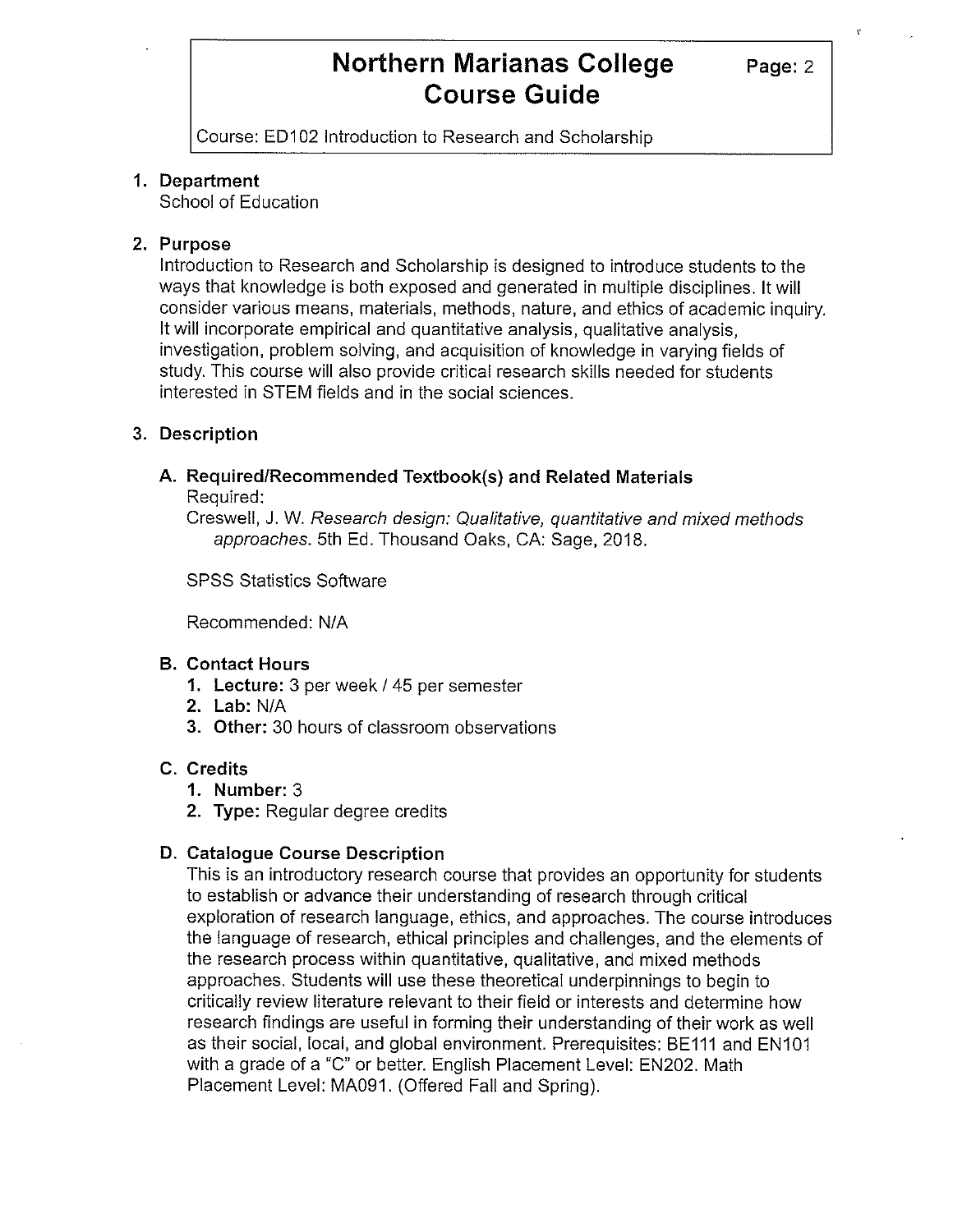Course: ED102 Introduction to Research and Scholarship

#### **E. Degree or Certificate Requirements Met by Course**

This is a required course for all BUILD EXITO Scholars. This course also fulfills part of the General Education requirements for Social Sciences for the A.A. degree in Liberal Arts, the A.A. degree in Business, and the A.S. degree in Natural Resource Management.

#### **F. Course Activities and Design**

This course will incorporate readings, research, reflective essays, discussions, presentations, seminar participation, and lectures relating to the development of research and activities in various fields of research.

#### **4. Course Prerequisite(s); Concurrent Course Enrollment**

Prerequisites: BE111 and EN101 with a grade of a "C" or better

Concurrent Course Enrollment: None

#### **Required English/Mathematics Proficiency Level(s)**

English Placement Level: EN202 Mathematics Placement Level: MA091

#### **5. Estimated Cost of Course; Instructional Resources Needed**

Cost to the Student: Tuition for a 3-credit course, SPSS statistics software package, instructional material fee, and textbook.

Cost to the College: Instructor's salary, supplies, materials, and internet.

Instructional resources needed for the course include: internet, projector, and whiteboard.

#### **6. Method of Evaluation**

Students will be evaluated based on their attendance, participation, and collaboration in class; their research project; class assignments; journal article reviews, and presentations.

NMC's grading and attendance policies will be followed.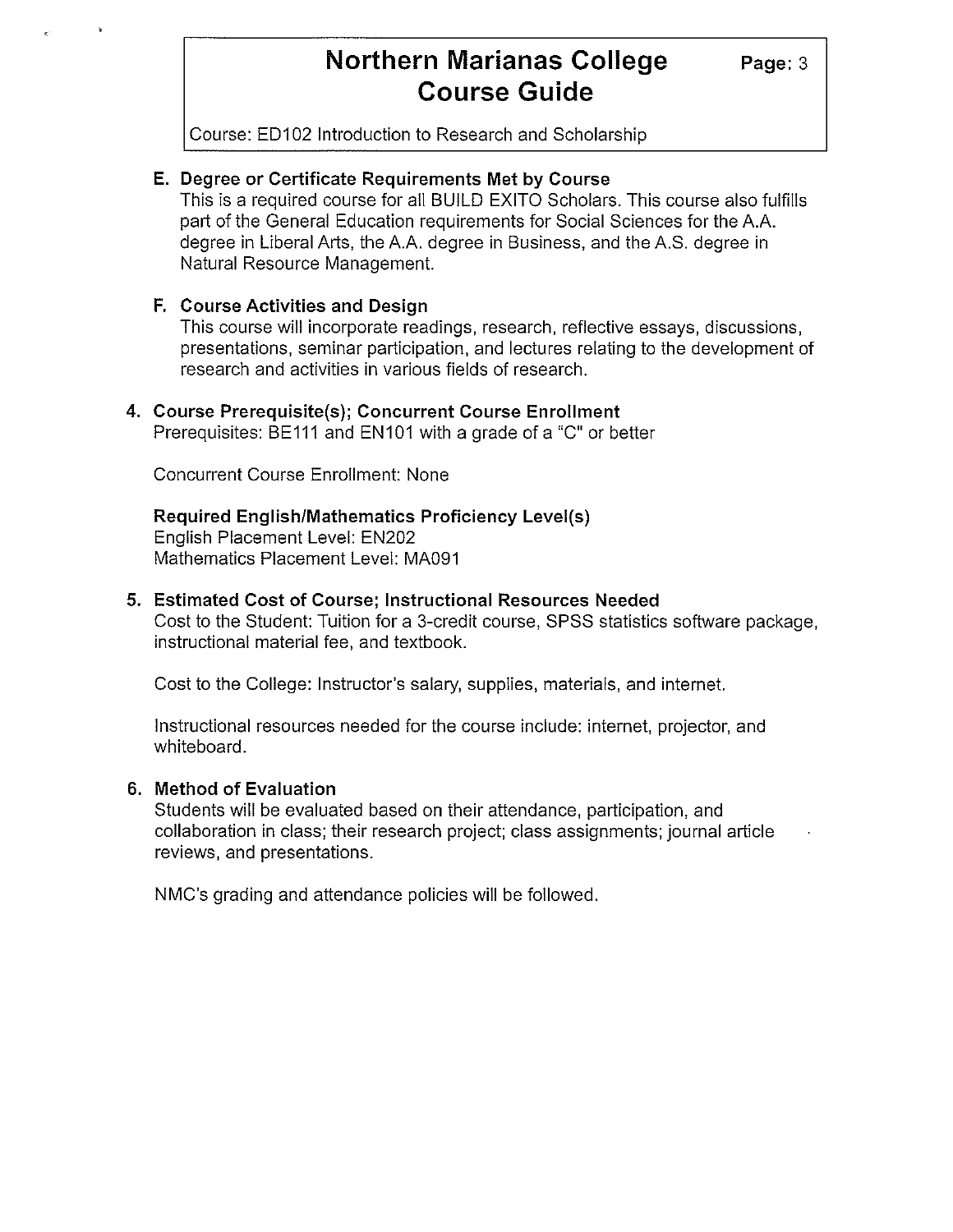Course: ED102 Introduction to Research and Scholarship

#### **7. Course Outline**

This is a topical outline and does not necessarily indicate the sequence in which the material will be presented.

- 1.0 Selection of a research approach
- 2.0 Review of the literature and the use of theory to support the research topic
- 3.0 Ethical considerations in research
- 4.0 Designing a research study
- 5.0 Data analysis and basic statistics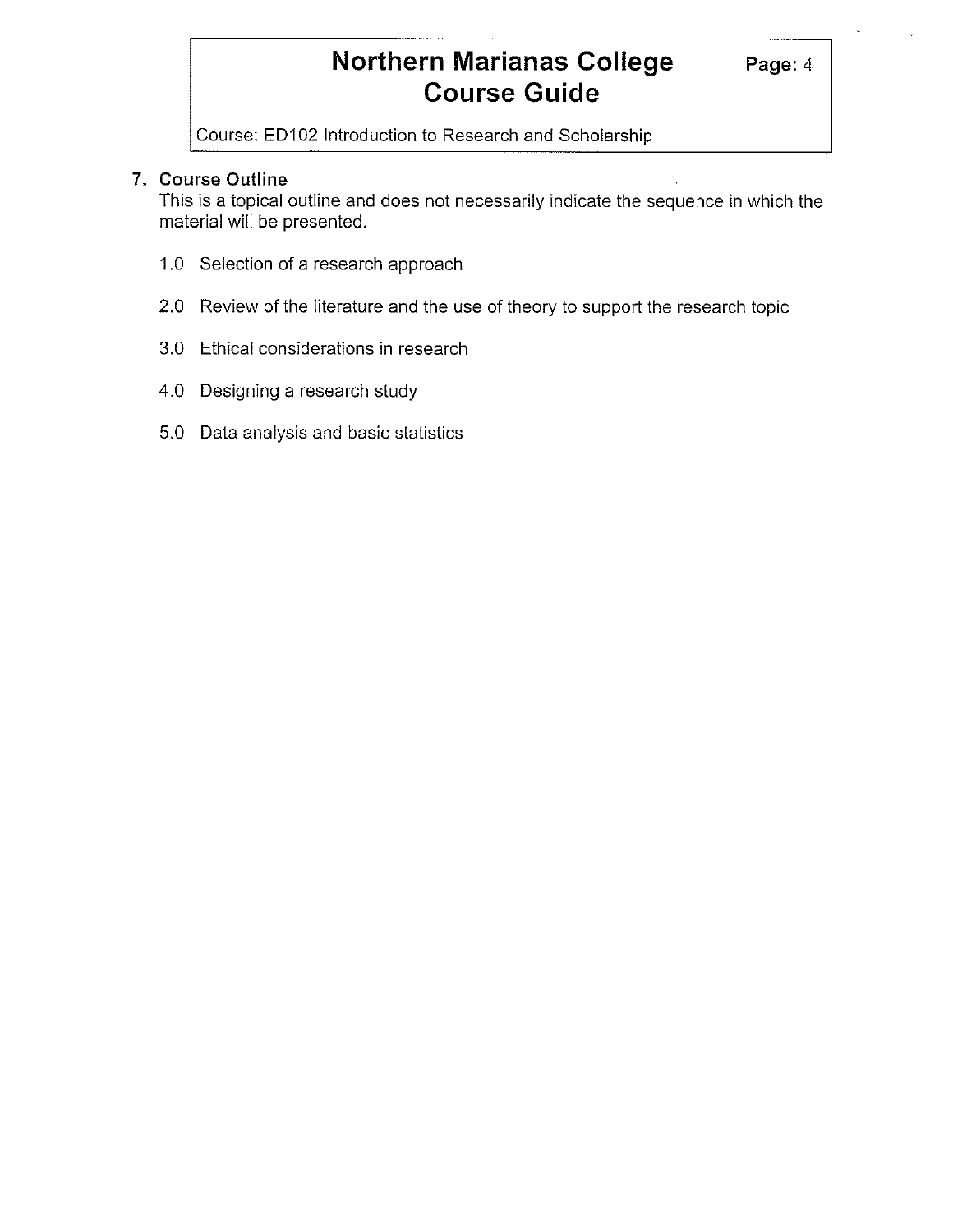Course: ED102 Introduction to Research and Scholarship

#### **8. Instructional Goals**

 $\gamma$  $\sim 10^{-1}$ 

The course will introduce students to:

- 1.0 Critical analysis of published research;
- 2.0 Research methodology;
- 3.0 Ethical principles of research, ethical challenges and approval processes of an Institutional Review Board (IRB);
- 4.0 Empirical approaches to research;
- 5.0 Quantitative and qualitative analysis in research;
- 6.0 Investigation, problem solving, and acquisition of knowledge in varying fields of study; and
- 7.0 Collaborative and communication skills required for conducting research.